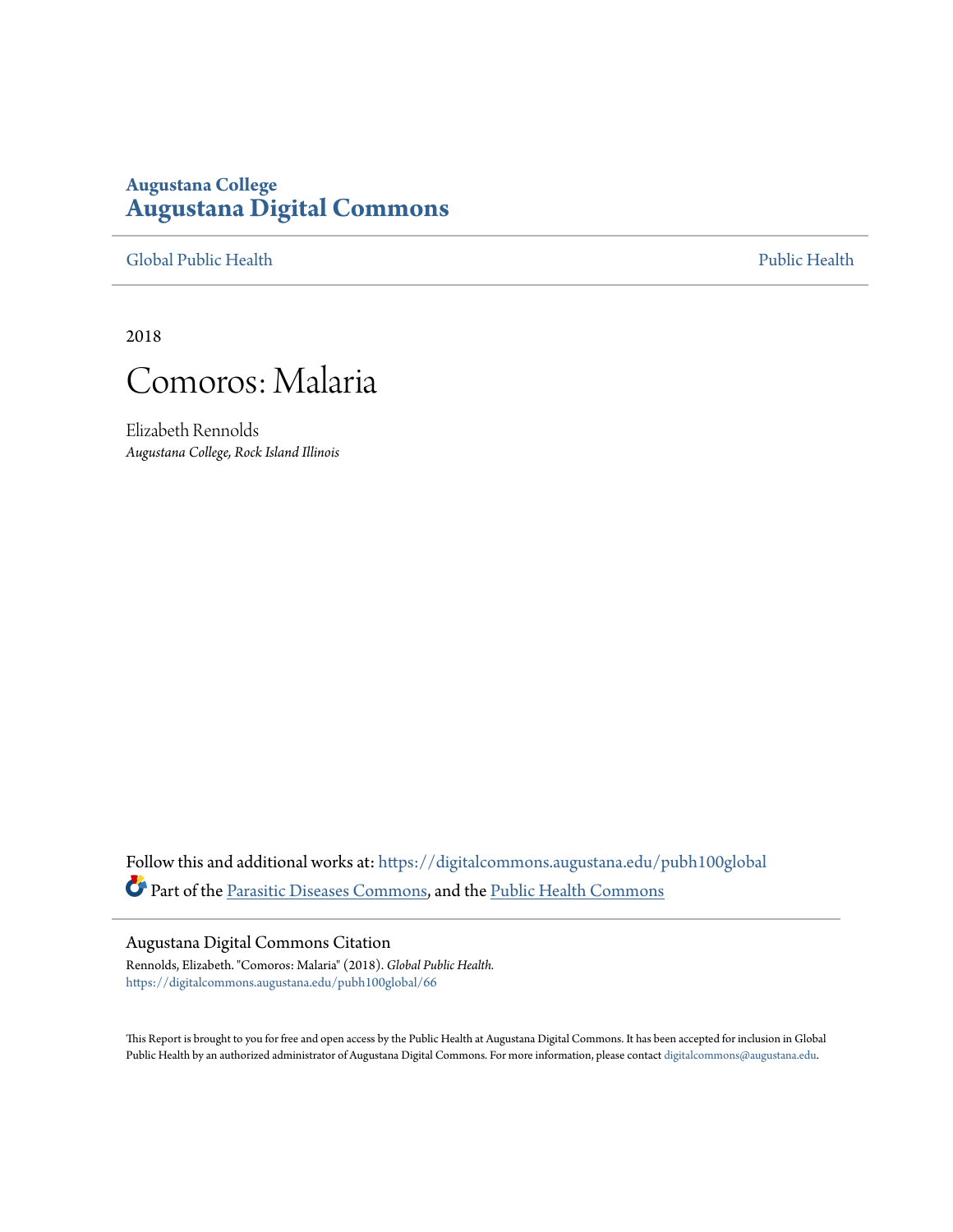## **Malaria in Comoros by Elizabeth Rennolds**

**Background Info** The Comoros is an island which can be seen in the Indian Ocean between the eastern coast of Africa and Madagascar. The population of Comoros is 737,284 people. The population of Comoros is made up of Malayo-Indonesian people with Sunni Islam as their dominant religion. Their political structure is constructed in a way that each island within this region is independent from one another and they elect their own presidents and legislative assembly. Each island is allowed to administer their own affairs, as long as the affair does not place any kind of danger onto the nearby islands or threatens the state of the Federal Union. The Comoros have a multiparty political system. The major challenges that this area faces is being considered a poor country due to the economy being solely based off agriculture and fishing, with their harvest being categorized as poor. In addition to that, the Comoros Island is overpopulated which leads to the issue of there being severe unemployment. There is also the health issue of less than half of the individuals living here have access to clean water. Lastly, the main issue that will be focused on is the outbreak of malaria in the Comoros.







Malaria is a disease that comes from a fever where a parasite takes over one's red blood cells with mosquitoes being the ones that transmit the disease. The initial reasoning behind how malaria has been a major issue in this island is due to the many occurrences of migration to and from this island causing the indigenous people to be exposed to intermittent fevers that their body couldn't handle. In addition to that, due to the kind of weather that is considered the wet season or tropical climate is another reason why there is such a large malaria outbreak in this area. More than half of the deaths that occur on this island have dealt with the exposure to malaria. The groups most affected by this disease, are women who are pregnant and children who are younger than 5 years old. The risk factors that come along with malaria can be seen as being moderate to severe shaking chills, high fever, sweating, headache, vomiting, diarrhea, and possibly death.